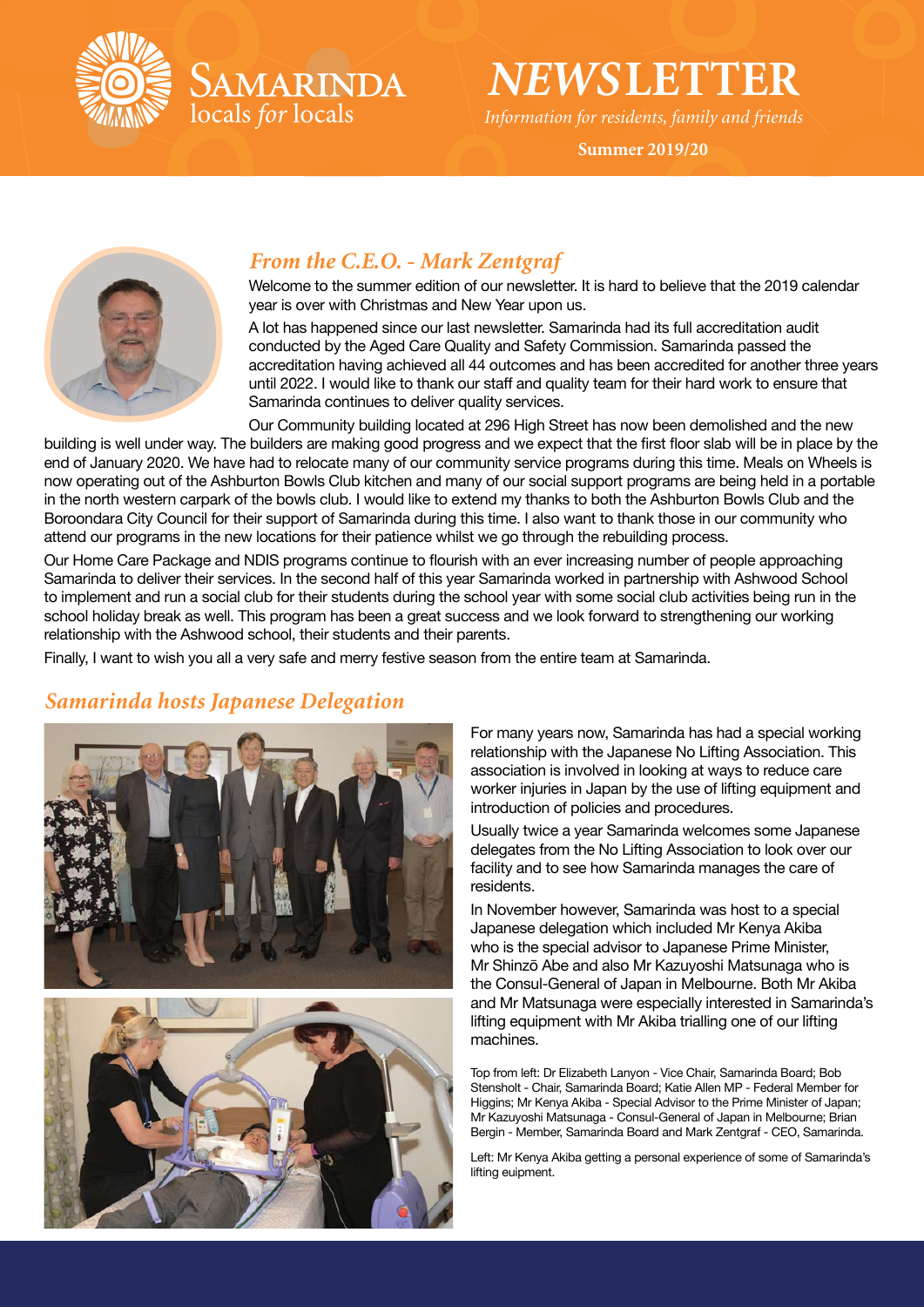# *Some of the Lifestyle Activities enjoyed by Samarinda Residents*

### *Grand Final Day*

"Carn' the Tiges"! How else do you spend grand final day than in front of the TV with a meat pie and your mates.



# *Kinder Visit*

Everyone looks forward to the kinder kids visits. Some residents also had the opportunity to visit the kids at their kindergarten. The visit was spent doing many activities including bowling, music, painting and puzzles.



#### *Halloween*

The witches and warlocks of Samarinda were out and about for a rocking good time on All Hallows Eve.



# *Oaks Day*

Everyone dressed in their best for a lovely afternoon tea on Oaks Day. Ladies showed off their finery in a fashion parade and everyone enjoyed beautiful cakes and treats prepared by our chef, Charles.



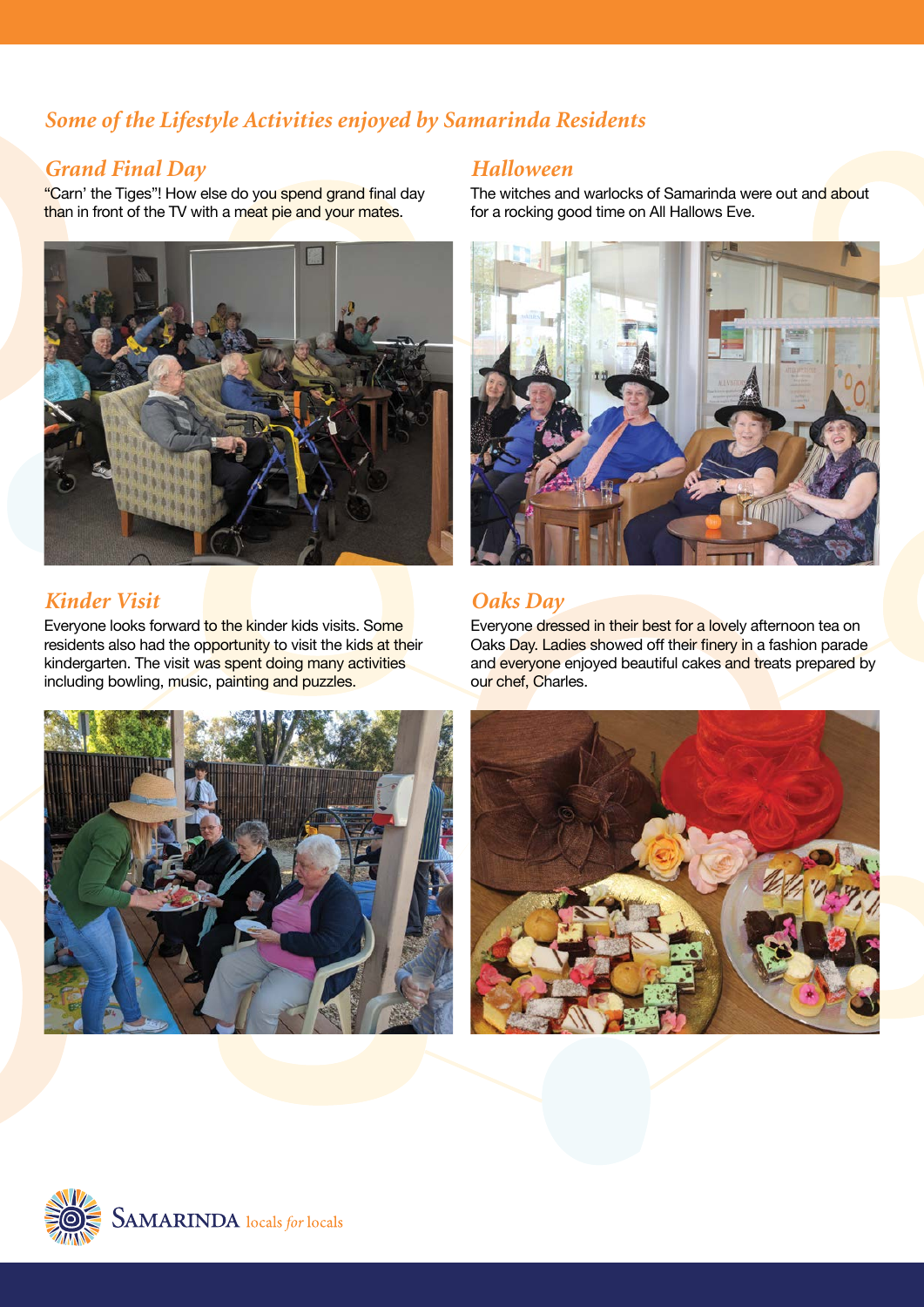# *Volunteering Opportunities*

Samarinda is a great place to volunteer with multiple opportunities over a variety of programs. Our volunteers are active seven days a week across the organisation in a variety of roles, including:

- Drivers car/bus (no special licence needed)
- Customer Service
- Companionship
- Hospitality Assistants
- Administration
- Gardening
- Program Assistants
- Entertainment

Please contact us if you would like to learn more about how you could join our amazing team of volunteers. **Just call 1300 591 464.**

# *Op Shop update*

"The Ashy" Op Shop is currently gearing up for Christmas with loads of great Christmas stock available for purchase.

We have a wide range of Summer apparel now in store, so come in to snap up some warm weather bargains.

As always, a big 'thank you' to our staff and volunteers. New volunteers are always welcome - just talk to one of the staff for more information.

Please consider the Op Shop if you are moving home and have some unwanted goods that you may not want to move with you.

#### *What can I donate?*

Our Op Shop accepts quality clothing, accessories, books, bric-a-brac, homewares and furniture. If it's good enough quality to give to a friend, then it's something we'd love to accept. We are also happy to take garden equipment such as plants, pots, garden tools and garden ornaments.

#### *It's easy to donate.*

Simply drop your pre-loved donations at our op shop or in the donation bins.

**If an item is breakable or fragile, please wrap it before donating.**

### *Higgins Community Service Awards 2019*

Samarinda was excited to celebrate with six of our volunteers as they received Higgins Community Service Awards presented at the Malvern Town Hall by Federal Member for Higgins, Katie Allen MP.

The evening started with a welcome message from Katie, who mentioned that about six million Australian's volunteer over 800 million hours a year, which is truly amazing! Here at Samarinda we see the wonderful impact of volunteering with our volunteers giving over 2,000 hours per month, thereby ensuring that Samarinda can offer a huge range of quality services and programs to our clients and residents.

We are proud to announce our award recipients:

| <b>Holly Brick</b>     | Residential Music program                         |
|------------------------|---------------------------------------------------|
| <b>Shelley Lampier</b> | Quality, Risk & Strategy projects                 |
| <b>Chris Rodier</b>    | Social Support driver                             |
|                        | Robert Wilkinson Meals on Wheels hospitality team |
| Glenda Watts           | "The Ashy" Op Shop customer service team          |
| Glen McKay             | Elsie Salter House driver                         |

Right: Samarinda volunteers at the Higgings Awards ceremony. From left: Shelley Lampier, Holly Brick, Glenda Watts, Chris Rodier, Katie Allen MP, Glen McKay and Robert Wilkinson.